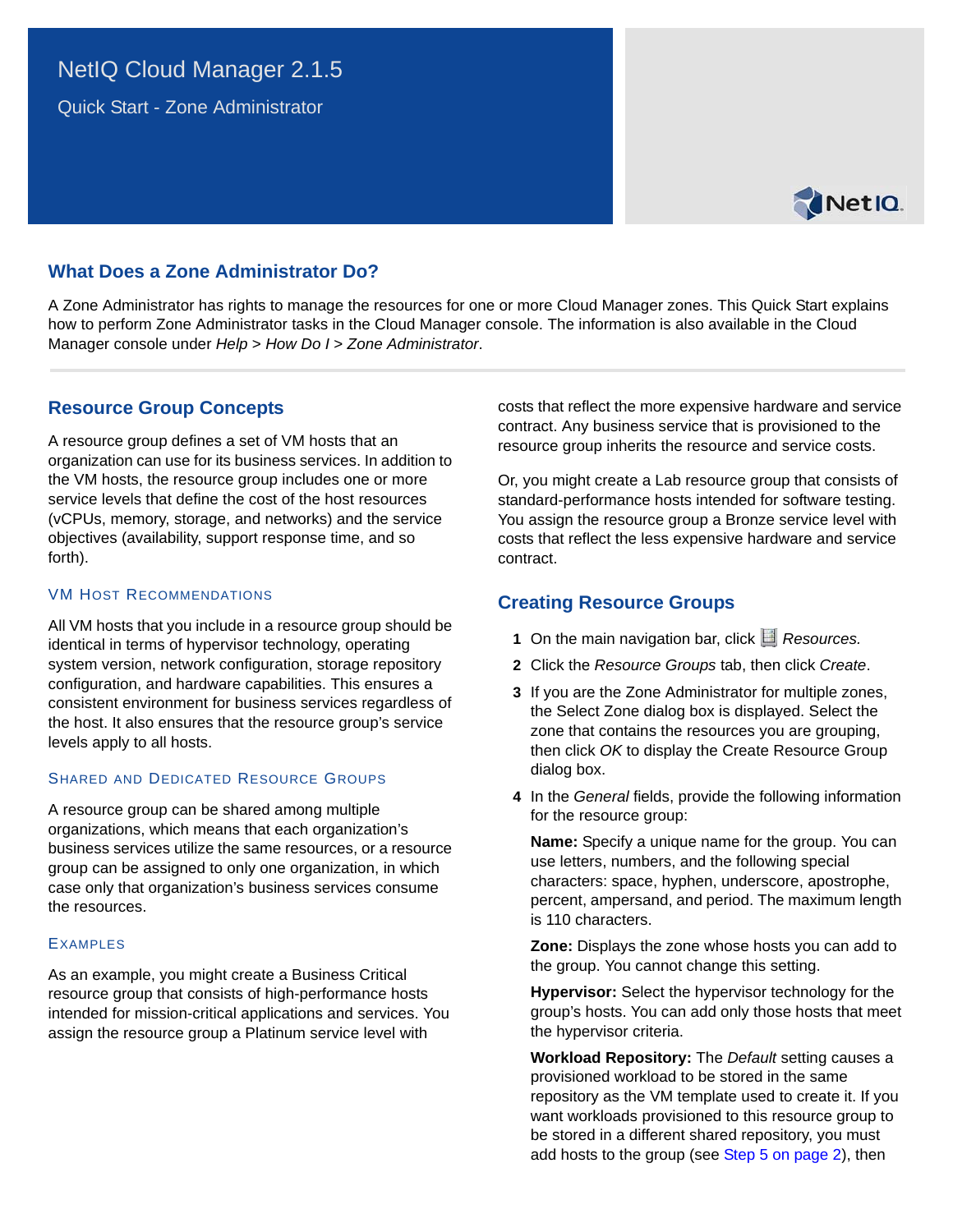come back and select the shared repository for the workloads. The *Workload Repository* list is populated only after you add hosts to the resource group.

**Group Type:** This applies only if VMware vSphere is the selected hypervisor. Select *Host* if you want the resource group to use hosts and host clusters. Select *Resource Pool* if you want the resource group to use a resource pool.

**Resource Pool:** If you specified *Resource Pool* as the group type, select the resource pool to include in the group.

**Description:** Provide any additional information for the resource group.

- <span id="page-1-0"></span>**5** If the group type is *Host*, add hosts to the group:
	- **5a** Under *Associations*, click the *Hosts* tab.
	- **5b** Click *Add* to display the Add Hosts dialog box.

The list displays all available hosts and host clusters in the zone that meet the selected hypervisor criteria. Hosts that are already assigned to another resource group are not displayed.

**5c** Select the hosts.

You can Shift-click and Ctrl-click to select multiple hosts.

- **5d** Click *OK* to add the selected hosts to the *Hosts* list.
- **6** Add service levels to the group:
	- **6a** Under *Associations*, click the *Service Level* tab.
	- **6b** Click *Add* to display the Add Service Levels dialog box.
	- **6c** Select the service levels.

You can Shift-click and Ctrl-click to select multiple service levels.

- **6d** Click *OK* to add the selected service levels to the *Service Levels* list.
- **7** Ignore the *Networks* tab.

The *Networks* tab shows the networks associated with the hosts you added to the group. The list is view-only so you can't make any changes. However, the list is not generated until you save the resource group. If you want to see the networks at this time, click *Save*, double-click the resource group to open it again, then click the *Networks* tab.

- **8** Specify the organizations that can use the resource group:
	- **8a** Under *Associations*, click the *Organizations* tab.
	- **8b** Click *Add* to display the Add Organizations dialog box.

**8c** Select the organizations to which you want to assign the resource group.

You can Shift-click and Ctrl-click to select multiple hosts.

**8d** Click *OK* to add the selected organizations to the *Organizations* list.

**IMPORTANT:** The resource group is added to the organization, but its networks are not made available to the organization. To make the networks available, edit the organization and add the resource group's networks to the *Networks* list.

**9** Click *Save*.

### **Monitoring Resource Capacity**

The Capacity view provides information about used, reserved, and allocated resource capacity for zones. You can view the capacity information for all zones for which you are a Zone Administrator.

Monitoring the capacity status for your assigned zones can help you anticipate resource shortages that might arise as organizations deploy business services into your zones' resource groups.

To open the Capacity view:

**1** On the main navigation bar, click **C**apacity.

#### UNDERSTANDING THE CAPACITY VIEW

The Capacity view includes three main sections: the Capacity Summary bar, the Zones list, and the Zones details.

#### **Capacity Summary Bar**

The Capacity Summary bar provides a summary for the total resources within your management scope.

thinks O 1 Mimory Company 221% CPU

For example, if you are a Zone Administrator for multiple zones, you see a summary of all of the resources in all of your zones.

Each resource (Memory, CPU, and Storage) has its own capacity indicator. The indicator displays the used and reserved capacity as a percentage of the total available capacity. The displayed percentage represents the reserved capacity.

The color of the indicator is determined by the Warning and Problem thresholds set for the Cloud environment. Green indicates that no thresholds have been reached, yellow indicates that the Warning threshold has been reached, and red indicates that the Problem threshold has been reached.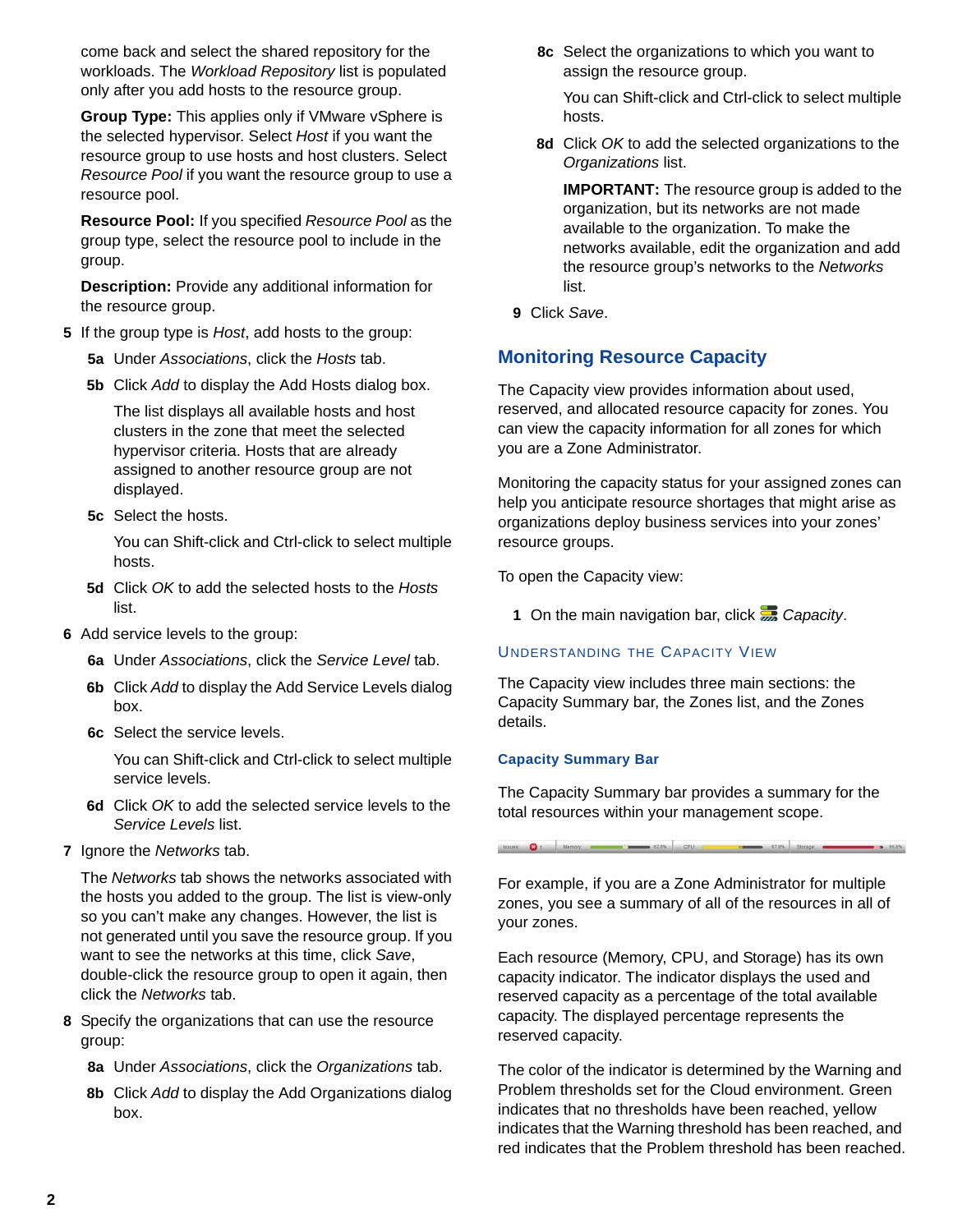The Issues section of the Capacity Summary bar shows the following:

- ◆ ◆ No resource issues.
- $\triangle$  The number of resources that have reached the Warning threshold.
- $\overline{\bullet}$  The number of resources that have reached the Problem threshold.

### **Zones List**

The Zones list displays the zones for which you can view resource capacity.



The icon next to each zone indicates the current status of the resources for that zone. The statuses correspond to the statuses that can be listed in the Capacity Summary bar:

- ◆ ◆ No resource issues.
- $\triangle$  One or more resources for the zone have reached the Warning threshold.
- $\overline{\bullet}$  One or more resources for the zone have reached the Problem threshold.

### **Zone Details**

The Zone Details panel displays the resource capacity information for the zone that is selected in the list.

|                             | Last Updated: Oct 25, 2011 1:32 pm                          |          |                                            |                     |                               | Update                  |
|-----------------------------|-------------------------------------------------------------|----------|--------------------------------------------|---------------------|-------------------------------|-------------------------|
| <b>Dallas Zone</b>          |                                                             |          |                                            |                     |                               |                         |
| <b>Overal Alocation</b>     |                                                             |          |                                            |                     |                               |                         |
| <b>Memory</b>               | 0%                                                          | 50%<br>œ | 100%                                       | USED.<br>116,700 MB | <b>RESERVED</b><br>122,624 MB | CARACITY<br>165,969 MB  |
| <b>VCPUS</b>                |                                                             |          |                                            | 21                  | 24                            | 28                      |
| Storage                     |                                                             |          |                                            | 624 08              | 807.08                        | 4,854 0B                |
|                             |                                                             |          |                                            |                     |                               |                         |
| <b>Resource Groups</b>      |                                                             |          |                                            |                     |                               |                         |
|                             | <b>Dallas Xen Hosts</b>                                     |          | Hypervisor: SUSE® Xen<br>Zone: Dallas Zone |                     |                               | Status: X               |
|                             |                                                             |          |                                            |                     |                               |                         |
|                             | d%                                                          | 60%      | 100%                                       | USED.               | RESERVED:                     | <b>CARACITY</b>         |
| <b>Memory</b>               |                                                             |          |                                            | 2,700 MB            | 4,624108                      | 143,532108              |
| <b>VCPUS</b>                |                                                             |          |                                            | 13                  | 15                            | 16                      |
| Storage                     | ۰                                                           |          |                                            | 462.08              | <b>675 GB</b>                 | 3.181.08                |
|                             |                                                             |          |                                            |                     |                               |                         |
|                             | <b>Dellas HyperV Hosts</b><br>Hypervisor: Microsoft@Hyper-V |          |                                            | Zone: Dallas Zone   |                               | Status: 40 <sup>0</sup> |
| <b>Dallas vSphere Hosts</b> |                                                             |          | Hypervisor: Wiware@vSphere                 |                     |                               | Status: 4/              |
|                             |                                                             |          |                                            | Zone: Dellas Zone   |                               |                         |
|                             |                                                             |          |                                            |                     |                               |                         |
|                             |                                                             |          |                                            |                     |                               |                         |
|                             |                                                             |          |                                            |                     |                               |                         |
|                             |                                                             |          |                                            |                     |                               |                         |
|                             |                                                             |          |                                            |                     |                               |                         |
|                             |                                                             |          |                                            |                     |                               |                         |
|                             |                                                             |          |                                            |                     |                               |                         |

The *Overall Allocation* section provides a summary of the used, reserved, and available capacity for the entire zone.

- **Used:** The amount of the resource that is actually being consumed by deployed workloads. For example, a workload might be allocated 4 GB of memory but only be using 2 GB.
- **Reserved:** The amount of the resource that is reserved for deployed workloads. For example, if a workload is allocated 4 GB of memory, all 4 GB are reserved.
- **Capacity:** The total amount of the resource that is available for deployed workloads.

The *Resource Groups* sections provide capacity details for each resource group located within the zone. The status of each resource group is also displayed.

The *Last Updated* field displays the last time the capacity data was updated. The *Update* button lets you update the data.

### UPDATING THE CAPACITY DATA

The Capacity engine collects capacity data on a regular interval specified in System Configuration. The collected data is cached on the Cloud Manager Application Server.

The Capacity data is static, meaning that the Capacity view displays the same data until you update from the cached data on the Cloud Manager Application Server.